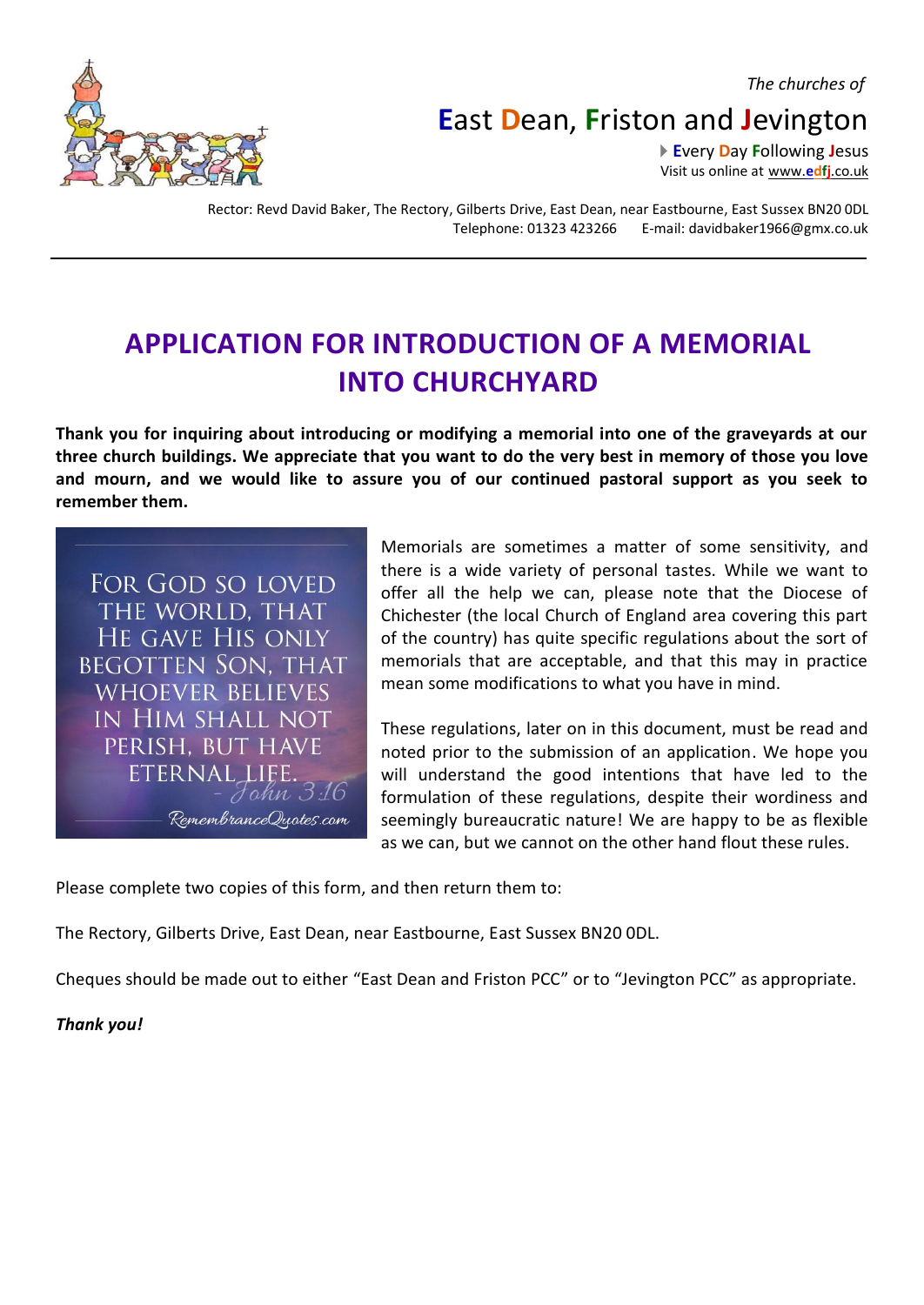To: Revd David Baker, Rector of the churches of East Dean, Friston and Jevington (01323 423266)

### ■ This section to be completed by applicant:

- 1. I/We apply to you for permission to introduce into the churchyard known as *(indicate East Dean, Friston or Jevington)*.................................................the monument described overleaf.
- 2. I/We have read the Churchyard Regulations issued by the diocesan chancellor (given in the appendix later on in this application form) and claim that you have power under those Regulations to permit the introduction of the proposed monument into the churchyard.
- 3. I/We undertake that if you grant permission the proposed monument, when erected, I/We will conform with the description overleaf and also to indemnify you or your successors against all costs and expenses to which you or they may be put if the monument is not so erected.
- 4. I/We undertake for myself/ourselves and our successors to be responsible for the maintenance and stability of the monument.

Name(s) of applicant(s):

Address(es) of applicant(s):

Date:

**Signed**: **(Signature of applicant/s)**

**Further pages follow below**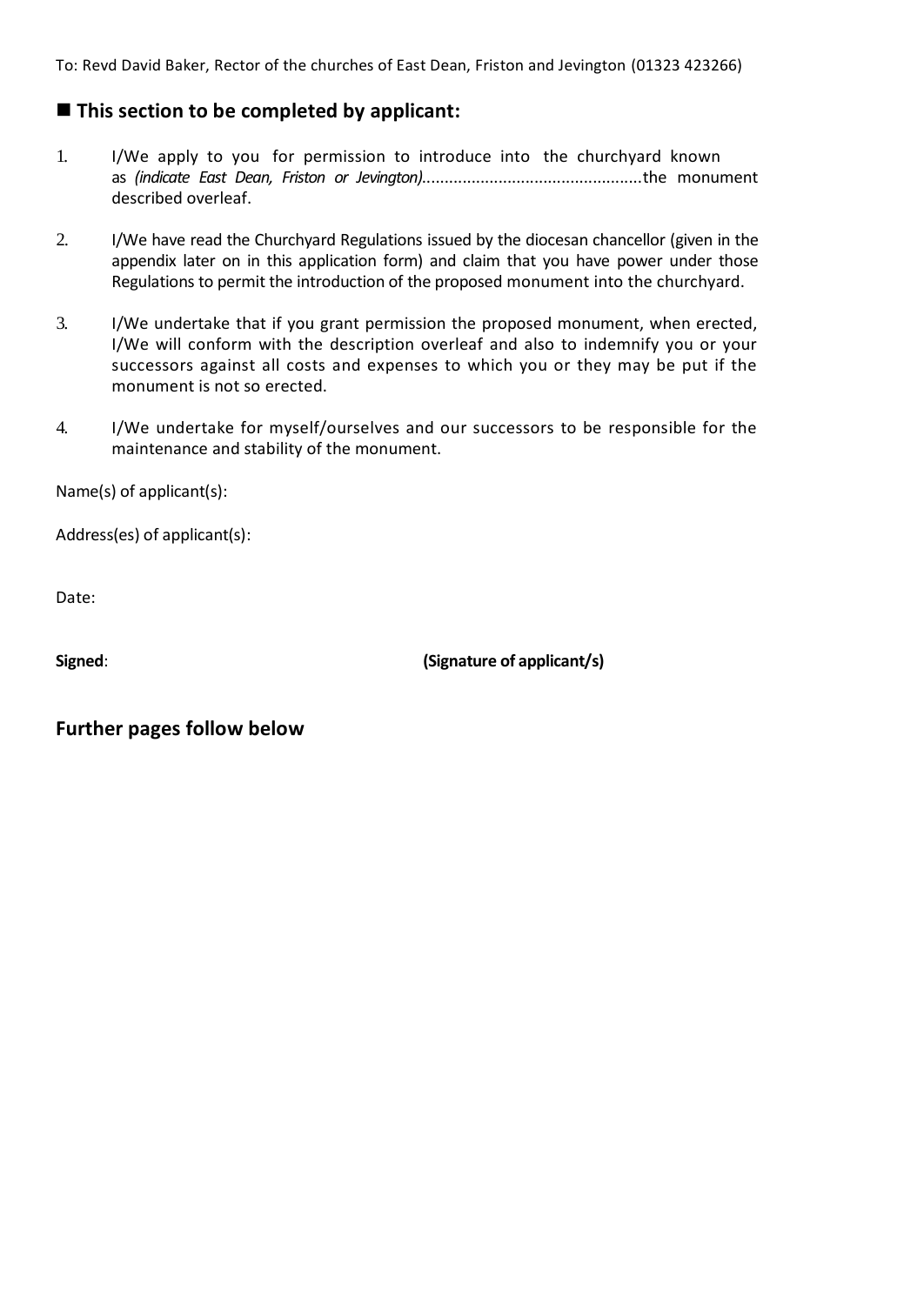# **This section to be completed by undertaker / monumental mason:**

I/We repeat paragraph 2 above and give you and your successors the same undertaking as is given by the applicant(s) in paragraph 3 above.

Date:

**Signed: (Signature of Monumental Mason)**

of (address of business):

**Please show below as full a sketch of the proposed memorial as you are able, showing ground level and height above ground level, width, depth and all other material dimensions.** The sketch should also show the method of stabilising the memorial, by a ground anchor or otherwise.

Type of Stone or other Material to be used:

Surface finish:

Description of any carving or decoration:

Wording of inscription:

Style, size and colour of lettering:

## **This section to be completed by the Rector after the form has been returned**

I consent / I do not consent / I consent subject to the conditions below (Delete as applicable) to the introduction of the monument described overleaf into the churchyard named above.

Date:

#### **Signed: (Signature of Rector)**

*Note: The Incumbent should keep one copy of the form and give the other back to the Undertaker or Mason to pass on to the applicant, or directly to the applicant.*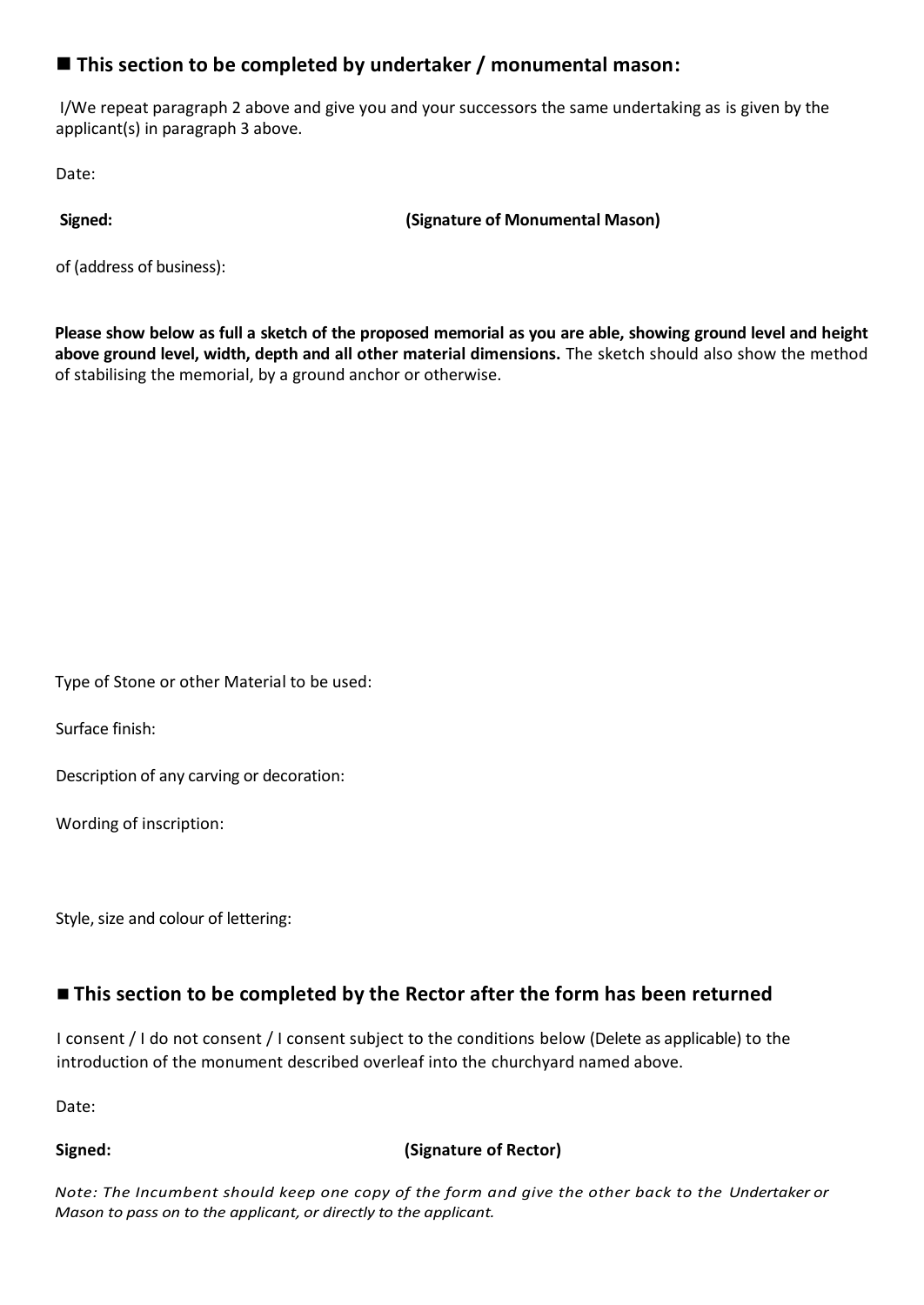# **DIOCESE OF CHICHESTER CHURCHYARD REGULATIONS**

# **To be read carefully by all applicants for a memorial**

**MAY THE PEACE** OF GOD WHICH SURPASSES ALL **UNDERSTANDING GUARD YOUR HEARTS AND YOUR MINDS IN** CHRIST JESUS. - Philippians 4:7 RemembranceQuotes.com

Incumbents and priests-in-charge are temporary custodians not merely of the church building but, where there is one, of its burial ground. Responsibility for its care and maintenance rests with the PCC. Churchyards are an important feature of both rural and urban communities: an historic record of successive generations, a home for funerary monuments of architectural and aesthetic excellence, a setting for the church itself (many of which are listed buildings), and a place for reflection and prayer. It should be borne in mind that churchyards are different in their nature from municipal cemeteries. In addition, the upkeep of a churchyard is a considerable burden upon the limited resources of PCC funds.

Parishioners, those named on the electoral roll, and those dying within the parish all have a legal right of burial in the

parochial burial ground. This right is not restricted to the baptised nor to members of the worshipping community. Thus the clergy are brought into direct contact with relatives of deceased parishioners in circumstances of extreme distress and often in a highly charged environment. Whilst this provides a valuable opportunity for ministry and outreach it can also create pastoral difficulties.

It is essential that the bereaved understand the meaning and consequences of burial in consecrated ground. Two particular features arise:

**First,** the nature of the rite of burial is to say 'farewell' to the deceased and to commend them to the mercy and love of God in Christ to await the transformation of resurrection. There is accordingly a theological finality to the burial of all interments, including those of cremated remains, in ground consecrated according to the rites of the Church of England. The prospect of exhumation at some future date and the relocation of remains must be ruled out.

Secondly, the bereaved must understand that by seeking a burial in consecrated ground, they are submitting to the jurisdiction of the consistory court which regulates the type of headstone or other marker which may be erected. This jurisdiction exists for reasons which are in part theological and in part aesthetic, since what may be unobjectionable in a municipal cemetery might be considered inappropriate (or even offensive) in an historic churchyard. It is the responsibility of the clergy to bring these matters to the attention of the bereaved at the earliest opportunity, and to inform them of these Regulations, so that their decision to seek an interment in consecrated ground must be fully informed. A failure to do so, however traumatic the pastoral situation, is a dereliction of duty and may prove more damaging in the long term. Many parishes find it helpful to provide a handout containing this information which can be taken away and read by the bereaved, and the chancellor commends this practice.

These Regulations are designed to encourage best practice and to eliminate bad practice. It is unlawful for a monument to be introduced into a churchyard without permission. Generally such permission derives from the chancellor in the form of a faculty. However, for administrative convenience and to minimise expense, the chancellor delegates to the incumbent the authority to permit the introduction of a monument provided it is of a type which complies with the detailed provisions contained in these Regulations. The written application which accompanies these Regulations should be used in all cases (see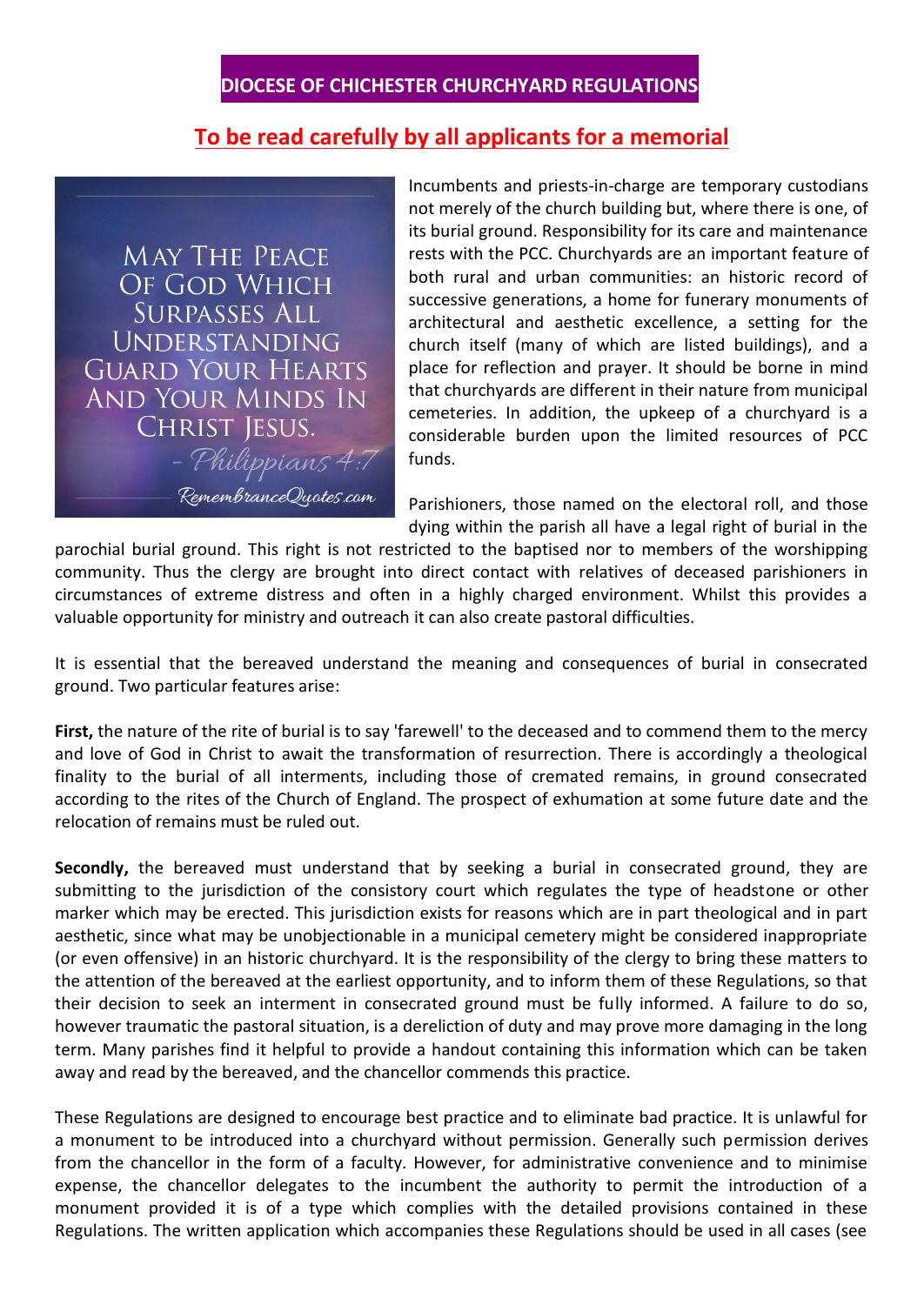

above). During any vacancy, and in the absence of a priestin-charge, the authority is exercised by the rural dean.

Applications for memorials should generally not be made **until six months** have passed since the interment. Not merely does this allow the ground to settle, but the passage of time permits a more reflective decision to be made than is often the case in the naturally emotional state of the early stages of grief. All close family members need to be consulted and a consensus achieved. The incumbent can offer help at this time in making suggestions to the bereaved of the types of memorial which might be introduced by reference to photographs or by pointing out examples in the churchyard itself. If this conversation precedes a visit to the stonemason it should avoid the difficulty and disappointment engendered by the selection

of an inappropriate design. Although the grave itself is the property of the incumbent, any memorial will belong to the heir-at-law of the person commemorated and that person carries the duty to maintain it and the legal liability for its safety.

**A headstone is a public statement about the person who is being commemorated.** Making the right choice of stone, design and inscription is important not only to the relatives or friends who are going to provide the memorial, but also to the wider community because of the effect which the headstone may have upon the appearance of the churchyard. Attractive, well conceived designs by skilled and imaginative craftsmen should be encouraged. In the search for a wider range of designs than those usually seen, reference should be made to the Churchyards Handbook, the booklet Memorials by Artists and other resources which can be made available by the DAC. Sculpture or other statuary is not discouraged but must be authorised by faculty.

Also to be encouraged are fulsome inscriptions which give a flavour of the life of the person commemorated rather than blandly recording a name and dates. Epitaphs should honour the dead, comfort the living and inform posterity. They will be read long after the bereaved have themselves passed away. A memorial stone is not the right place for a statement about how members of the family feel about the deceased nor how they would address him or her were they still alive. Passages of Scripture, ie from the Bible, which have a timeless quality, are to be preferred.

#### **HEADSTONES**

#### **(i) Size**

No more than 4ft nor less than 2ft 6in high (1200mm, 750mm); No more than 3ft nor less than 1ft 8in wide (900mm, 500mm); No more than 6in nor less than 3in thick (150mm, 75mm), unless slate is to be used in which case a thickness of 2in (50mm) is permitted; In the case of infant burials, headstones must be no less than 2ft x 1ft 3in x 2in (600mm x 375mm x 50mm).

A base forming an integral part of the design of a headstone may be included, provided it does not project more than 2in (50mm) beyond the headstone in any direction and provided that it is fixed on a foundation slab of an approved material which itself is fixed flush with the ground and extending 3in to 5in (75mm to 125mm) all round so that a mower may freely pass over it. Integral sockets for flower vases are NOT permitted in head stone bases.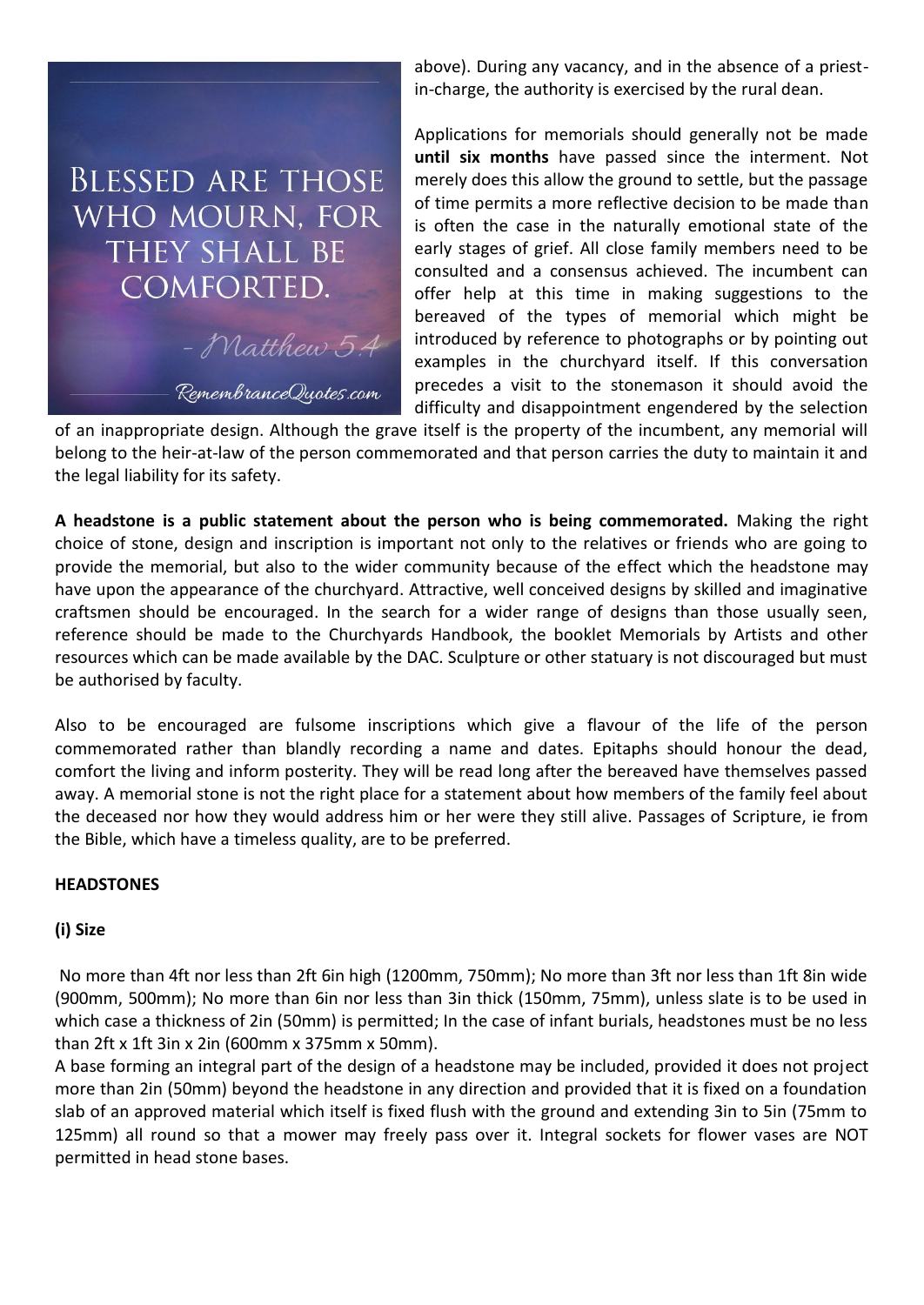### **(ii) Materials**

The following stone is permitted:

Limestone: Portland Hornton Purbeck or Horsham Nabresina Derbyshire Caen/Normandy Hopton Wood Sandstone: York Slate: Blue/Black (Cornish) Green (Westmoreland) Grey/Blue (Welsh) Granite: Light to medium grey

#### **(iii) Position**

No memorial may be erected within 5 yards (4.57 metres) of the outer wall of the church building save by authority of a faculty.

#### **(iv) Appearance**

Polished stone or mirror finish is not permitted. Coloured lettering is not permitted save as follows: Nabresina limestone may have the lettering picked out in contrasting matt; Slate may have the lettering picked out in off-white matt; Granite may have the lettering picked out in off white matt.

### **(v) Inscriptions**

EVEN THOUGH I

**WALK THROUGH** 

THE VALLEY OF

THE SHADOW OF

DEATH, I FEAR NO

EVIL, FOR YOU ARE

WITH ME.<br>- Psalm 23.4

RemembranceQuotes.com

Incumbents should require an accurate design of the proposed inscription before approving an application.

Photographs or representations of objects or motifs such as a child's toy are not permitted nor the use of 'pet names'.

Bronze or ceramic inserts are not to be used. Badges, crests or emblems may be used provided they are seemly and appropriate for the deceased. Any representation will need to be designed so that it may be accurately cut by a skilled craftsman. Masons' or carpenters' names, signs or marks may be inscribed on any monument provided their position and appearance are unobtrusive having regard to the monument as a whole.

#### **(vi) Fixture**

Regard must be had to health and safety concerns, and to current industry standards for the fixing of monuments safely and securely.

#### **HORIZONTAL LEDGERS**

Either flush with the turf or raised not more than 9in (225mm) above a base, extending not less than 3in (75mm) all round and itself flush with the turf; inclusive measurements not more than 7ft (2100 mm) by 3ft (900mm).

#### **CROSSES**

An incumbent may NOT consent to the introduction of a cross, for crosses have been too freely used in burial grounds in the past. Such monuments require a high standard of design. However, the incumbent may authorise the temporary introduction of a simple wooden cross to mark a recent burial. A brass plaque bearing the name and dates of the deceased may be affixed to the cross. Such cross must be removed upon the erection of a stone memorial or after a period of 18 months, whichever be the sooner.